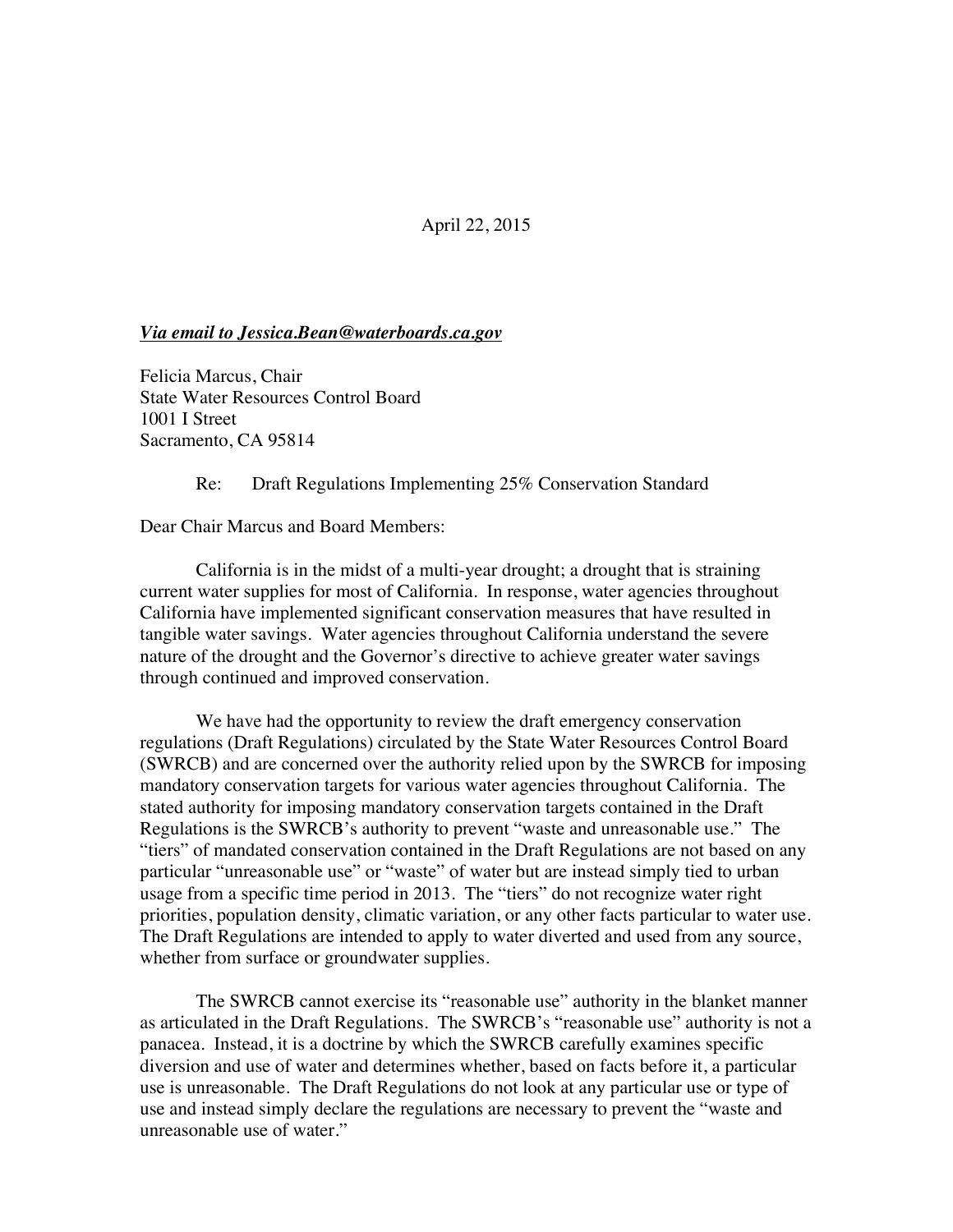Felicia Marcus, Chair State Water Resources Control Board Re: Draft Regulations Implementing 25% Conservation Standard April 22, 2015 Page 2

The Draft Regulations also ignore the rule of priority. Because, in part, the Draft Regulations implement tiered conservation mandates tied to beneficial use during a portion of 2013, it is likely to result in senior water right holders being forced to cease beneficial use ("conserve") while junior water right holders are entitled to continue to use water, perhaps at much greater quantities than senior water right holders. Imposing conservation mandates that result in water right holders diverting water without regard to priority "contravene[s] the rule of priority, which is one of the fundamental principles of California water law." (*El Dorado Irrigation Dist. v. State Water Resources Control Bd.* (2006) 142 Cal.App.4th 937, 943.)

Last, the Draft Regulations appear to attempt to impose some sort of "equitable" or "physical" solution to California's ongoing drought. The California Supreme Court, however, has expressly rejected the imposition of a physical solution that ignores existing rights to water. (*City of Barstow v. Mojave Water Agency* (2000) 23 Cal.4th 1224 (*Mojave*).)

As the *Mojave* Court explained, "water right priority has long been the central principle in California water law. The corollary of this rule is that an equitable physical solution must preserve water right priorities to the extent those priorities do not lead to unreasonable use." (*Mojave* at p. 1243.) Even where courts impose equitable solutions, those solutions should be based primarily on water right priorities. (*Mojave* at pp. 1245- 1246.) Where equitable solutions are sought, the primary consideration must be priority, with consideration also given to "physical and climatic conditions, the consumptive use of water in the several sections of the river, the character and rate of return flows, the extent of established uses, the availability of storage water, the practical effect of wasteful uses on downstream areas, the damage to upstream areas as compared to the benefits to downstream areas if a limitation is imposed on the former . . . all relevant factors."<sup>1</sup> (*Mojave* at p. 1246.) The *Mojave* Court made clear that these factors are "merely illustrative," not exhaustive and that they underscore the "nature of the problem of apportionment and the delicate adjustment of interests which must be made." (*Mojave* at p. 1246.) These principles apply to both surface water and groundwater rights. Despite the concern expressed by many water agencies over consideration of these types of factors, the SWRCB's Draft Regulations fail to address these relevant issues and fail to respect the rule of priority.

We recognize that California's ongoing drought has reached crisis proportions, but we remain troubled by the SWRCB's repeated readiness to abandon well-established legal principles in its drought responses. Notwithstanding the defects in the SWRCB's

 

<sup>1</sup> To be consistent with *Mojave*, for example, the SWRCB should, at a minimum, incorporate a climate factor in determining conversation tiers. Information that would form the basis of a climate factor is readily available to the SWRCB from both the California Energy Commission and Pacific Gas & Electric. (See e.g. Comment Letter From Placer County Water Agency, dated April 13, 2015 at p. 3.)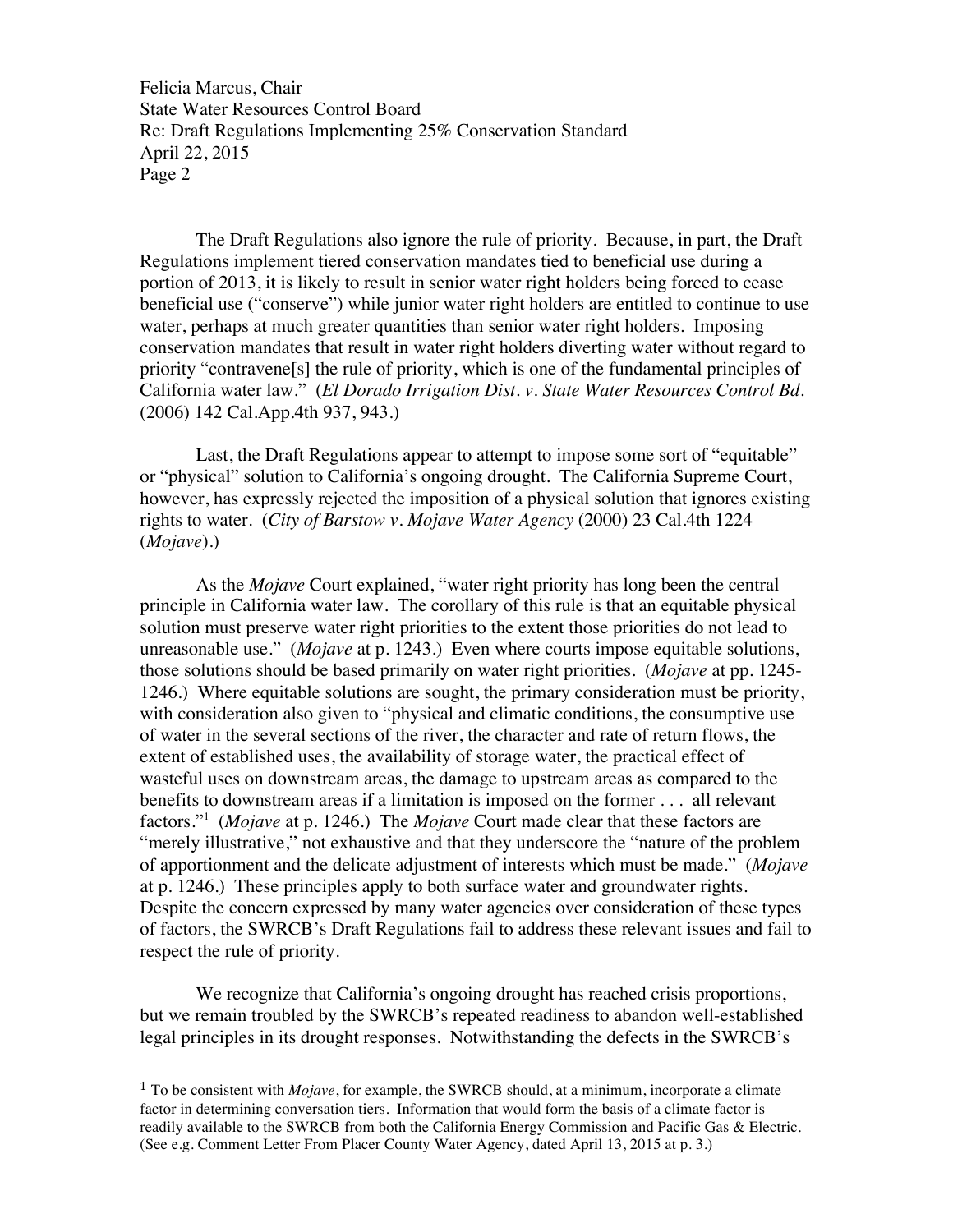Felicia Marcus, Chair State Water Resources Control Board Re: Draft Regulations Implementing 25% Conservation Standard April 22, 2015 Page 3

Draft Regulations, we will continue to voluntarily implement conservation measures geared towards achieving the conservation goals set forth in the Governor's Executive Order B-29-15. Our willingness to continue to implement additional conservation measures to help California during this drought should not be construed as our acceptance of the SWRCB's assertion of authority under the "reasonable use" doctrine.

Sincerely,

PLACER COUNTY WATER AGENCY

 $By:$ 

Einar Maisch General Manager

SAN JUAN WATER DISTRICT

ran ce

By:

Shauna Lorance General Manager

CITY OF ROSEVILLE

 $\mathbf{By:}$ 

Richard Plecker Environmental Utilities Director

SACRAMENTO COUNTY WATER AGENCY

 $By:$ 

Michael L. Peterson **Director**